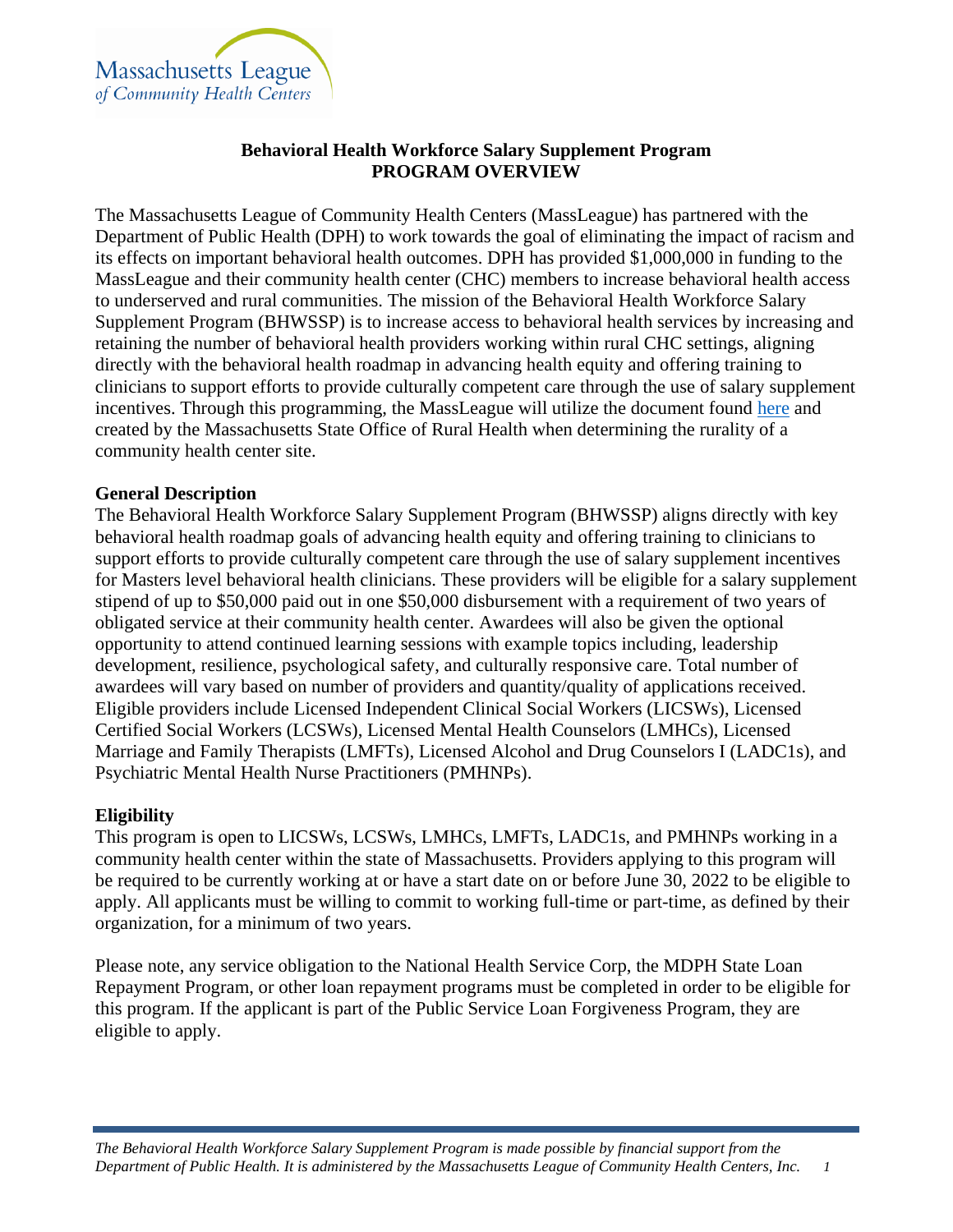

### **Selection Criteria**

Providers interested in participating in this program must submit their application to the MassLeague via email to [BHWSSP@massleague.org.](mailto:StatewideInvestments@massleague.org) Applications will be reviewed by a committee with representation from MassLeague, DPH, and other experts in the field of community-based behavioral health. Selection criteria will include but not be limited to: commitment to advancing health equity within community settings, experience and demonstrated service to rural and/or underserved communities, geographic distribution of applicants, linguistic and cultural competency, and availability of funds.

Through this programming, the MassLeague will utilize the document found [here](https://www.mass.gov/doc/massachusetts-rural-towns-list/download) and created by the Massachusetts State Office of Rural Health when determining the rurality of a community health center site.

**Underrepresented providers representing a diverse population, including but not limited to, racial/ethnic minorities (e.g., Black or African American, Hispanic/Latinx, Asian American and Pacific Islander, Native American), individuals from rural communities, and providers who are linguistically diverse are encouraged to apply.**

## **Salary Supplement Awards**

LICSWs, LCSWs, LMHCs, LMFTs, LADC1s, and PMHNPs will be eligible for awards of up to \$50,000 for committing to serve within their community health center for two years. Providers working in a part-time capacity will be eligible for a salary supplement award of \$25,000. Providers working in a full-time capacity will be eligible for a salary supplement award of \$50,000. All awards will be paid out in one lump sum payment directly to their organization. The awarded provider's organization will be responsible for disbursing the funds directly to the awardee. The MassLeague does not provide specific tax advice and the Participant should anticipate the need to seek independent tax advice to determine the tax status of the stipend. Loan repayment recipients will be required to sign a contract with the MassLeague prior to the disbursement of funds.

Awardees will also be given the optional opportunity to attend continued learning sessions with example topics including, leadership development, resilience, psychological safety, and culturally responsive care.

### **Application Requirements**

To be considered for the BHWSSP managed by the MassLeague, the following materials are required to be submitted as a part of the application:

- BHWSSP Application
	- o Proof of U.S. citizenship or status as a permanent/legal resident
	- o Copy of degree
	- o Copy of licensure
	- o Current curriculum vitae or resume
	- o Required essays as outlined in the application
	- o Two letters of recommendation from individuals who are in a position to evaluate your current clinical skills (at least one letter must be from a supervisor who can independently evaluate your work and one letter from a person of your choice).